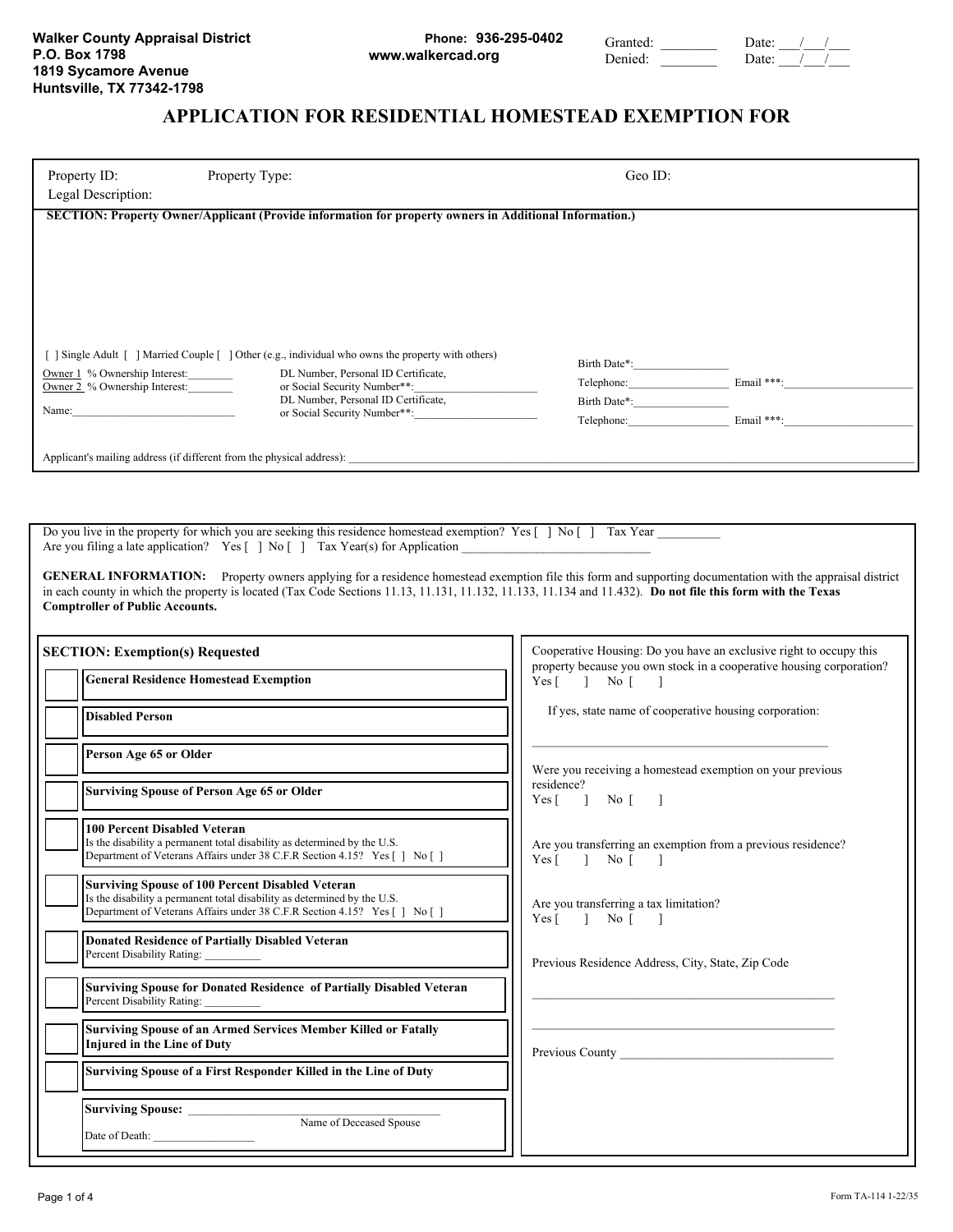| <b>SECTION: Property Information</b><br>Date you acquired this property<br>Date you began occupying this property as your principal residence                                                                                                                                                                                                                                                                                                                                                                                              |  |  |  |  |  |  |  |  |
|--------------------------------------------------------------------------------------------------------------------------------------------------------------------------------------------------------------------------------------------------------------------------------------------------------------------------------------------------------------------------------------------------------------------------------------------------------------------------------------------------------------------------------------------|--|--|--|--|--|--|--|--|
| Physical address (i.e. street address, not P.O. Box), City, County, ZIP Code                                                                                                                                                                                                                                                                                                                                                                                                                                                               |  |  |  |  |  |  |  |  |
|                                                                                                                                                                                                                                                                                                                                                                                                                                                                                                                                            |  |  |  |  |  |  |  |  |
| Is the applicant identified on deed or other recorded instrument?<br>[ ] Yes                                                                                                                                                                                                                                                                                                                                                                                                                                                               |  |  |  |  |  |  |  |  |
| Court record/filing number on recorded deed or other recorded instrument<br>[] No If no, required documentation must be provided. (see important information)                                                                                                                                                                                                                                                                                                                                                                              |  |  |  |  |  |  |  |  |
| Is the property for which this application is submitted an heir property (see Important Information)? [] Yes [] No<br>Do other heir property owners occupy the property? $\lceil \cdot \rceil$ Yes (affidavits required) $\lceil \cdot \rceil$ No                                                                                                                                                                                                                                                                                          |  |  |  |  |  |  |  |  |
| Manufactured Home Make National Model Note and Model<br>ID Number                                                                                                                                                                                                                                                                                                                                                                                                                                                                          |  |  |  |  |  |  |  |  |
| Is any portion of the property for which you are claiming a residence homestead exemption income producing? Yes [] No []<br>If Yes, indicate the percentage of the property that is income producing: ____________ percent                                                                                                                                                                                                                                                                                                                 |  |  |  |  |  |  |  |  |
| Number of acres (or fraction of an acre, not to exceed 20 acres) you own and occupy as your principal residence:<br>acres                                                                                                                                                                                                                                                                                                                                                                                                                  |  |  |  |  |  |  |  |  |
| <b>SECTION: Waiver of Required Documentation</b><br>Indicate if you are exempt from the requirement to provide a copy of your driver's license or state-issued personal identification certificate.<br>I am a resident of a facility that provides services related to health, infirmity or aging.                                                                                                                                                                                                                                         |  |  |  |  |  |  |  |  |
| Facility Name and Address                                                                                                                                                                                                                                                                                                                                                                                                                                                                                                                  |  |  |  |  |  |  |  |  |
| I am certified for participation in the address confidentiality program administered by the Office of the Texas Attorney General under Code of<br>Criminal Procedure Chapter 58, Subchapter B.                                                                                                                                                                                                                                                                                                                                             |  |  |  |  |  |  |  |  |
| Indicate if you request that the chief appraiser waive the requirement that the property address for exemption corresponds to your driver's license or<br>state-issued personal identification certificate address:                                                                                                                                                                                                                                                                                                                        |  |  |  |  |  |  |  |  |
| I am an active duty U.S. armed services member or the spouse of an active duty member.                                                                                                                                                                                                                                                                                                                                                                                                                                                     |  |  |  |  |  |  |  |  |
| I hold a driver's license issued under Transportation Code Section 521.121(c) or 521.1211. Attached is a copy of the application for that license.                                                                                                                                                                                                                                                                                                                                                                                         |  |  |  |  |  |  |  |  |
| <b>SECTION: Additional Information</b>                                                                                                                                                                                                                                                                                                                                                                                                                                                                                                     |  |  |  |  |  |  |  |  |
|                                                                                                                                                                                                                                                                                                                                                                                                                                                                                                                                            |  |  |  |  |  |  |  |  |
|                                                                                                                                                                                                                                                                                                                                                                                                                                                                                                                                            |  |  |  |  |  |  |  |  |
| If you own other residential property in Texas, please list the county(ies) of location.                                                                                                                                                                                                                                                                                                                                                                                                                                                   |  |  |  |  |  |  |  |  |
|                                                                                                                                                                                                                                                                                                                                                                                                                                                                                                                                            |  |  |  |  |  |  |  |  |
|                                                                                                                                                                                                                                                                                                                                                                                                                                                                                                                                            |  |  |  |  |  |  |  |  |
| <b>SECTION: Affirmation and Signature</b><br>I understand if I make a false statement on this form, I could be found guilty of a Class A misdemeanor or a state jail felony under Penal Code Section<br>37.10                                                                                                                                                                                                                                                                                                                              |  |  |  |  |  |  |  |  |
| , swear or affirm the following:                                                                                                                                                                                                                                                                                                                                                                                                                                                                                                           |  |  |  |  |  |  |  |  |
| Title/Authorization<br>Property Owner/Authorized Representative Name                                                                                                                                                                                                                                                                                                                                                                                                                                                                       |  |  |  |  |  |  |  |  |
| 1. that each fact contained in this application is true and correct;<br>2. that I/the property owner meet(s) the qualifications under Texas law for the residence homestead exemption for which I am applying; and<br>3. that I/the property owner do(es) not claim an exemption on another residence homestead or claim a residence homestead exemption on a residence<br>homestead outside Texas.                                                                                                                                        |  |  |  |  |  |  |  |  |
| Sign Here: _                                                                                                                                                                                                                                                                                                                                                                                                                                                                                                                               |  |  |  |  |  |  |  |  |
|                                                                                                                                                                                                                                                                                                                                                                                                                                                                                                                                            |  |  |  |  |  |  |  |  |
| * May be used by appraisal district to determine eligibility for persons age 65 or older exemption or surviving spouse exemptions (Tax Code §11.43(m))<br>** Social security number disclosure may be required for tax administration and identification. (42 U.S.C. §405(c)(2)(C)(i); Tax Code §11.43(f)). A<br>driver's license number, personal identification number or social security number disclosed in an exemption application is confidential and not open to<br>public inspection, except as authorized by Tax Code §11.48(b). |  |  |  |  |  |  |  |  |
| *** May be confidential under Government Code §552.137; however, by including the email address on this form, you are affirmatively consenting to its                                                                                                                                                                                                                                                                                                                                                                                      |  |  |  |  |  |  |  |  |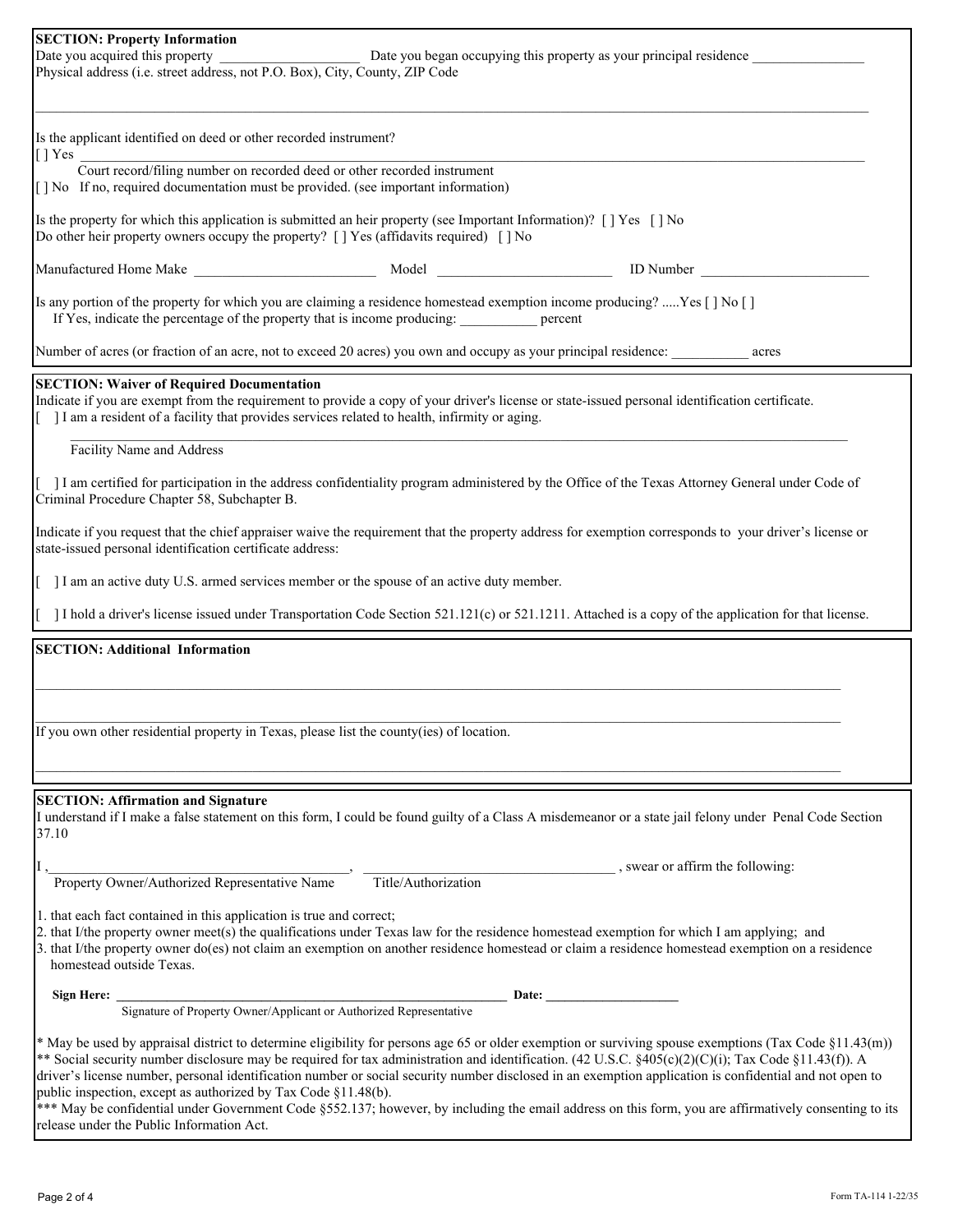### **GENERAL INSTRUCTIONS**

This application is for claiming residence homestead exemptions pursuant to Tax Code Sections 11.13, 11.131, 11.132, 11.133, 11.134 and 11.432. Certain exemptions may also require Form 50-114-A. The exemptions apply only to property that you own and occupy as your principal place of residence.

#### **FILING INSTRUCTIONS**

File this form and all supporting documentation with the appraisal district office in each county in which the property is located generally between Jan. 1 and April 30 of the year for which the exemption is requested. **Do not file this document with the Texas Comptroller of Public Accounts.** A directory with contact information for appraisal district offices is on the Comptroller's website.

### **APPLICATION DEADLINES**

Generally, the completed application and required documentation is due no later than April 30 of the year for which the exemption is requested. The due date for persons age 65 or older; disabled; or partially disabled veterans with donated homesteads to apply for the exemption is no later than the first anniversary of the qualification date.

A late application for a residence homestead exemption may be filed up to two years after the deadline for filing has passed. (Tax Code Section 11.431). A late application for residence homestead exemption filed for a disabled veteran (not a surviving spouse) under Tax Code sections 11.131 or 11.132 may be filed up to 5 years after the delinquency date. Surviving spouse of a disabled veteran, who files under Tax Code sections 11.131 or 11.132, may file up to two years after the delinquency date, for a late application for residence homestead exemption.

If the chief appraiser grants the exemption(s), property owner does not need to reapply annually, but must reapply if the chief appraiser requires it, unless seeking to apply the exemption to property not listed in this application.

Property owners already receiving a general residence homestead exemption who turn age 65 in that next year are not required to apply for age 65 or older exemption if accurate birthdate information is included in the appraisal district records or in the information the<br>Texas Department of Public Safety provided to the appraisal district under Transportation<br>Code Section 521.049. (Tax Code Sectio

#### **REQUIRED DOCUMENTATION**

Attach a copy of property owner's driver's license or state-issued personal identification<br>certificate. The address listed on the driver's license or state-issued personal identification<br>certificate must correspond to the Property owners who reside in certain facilities or participate in a certain address confidentiality program may be exempt from this requirement. The chief appraiser may waive the requirements for certain active duty U.S. armed services members or their spouses or holders of certain driver's licenses.

**Heir property** is property owned by one or more individuals, where at least one owner claims the property as a residence homestead, and the property was acquired by will, transfer on death deed, or intestacy. An heir property owner not specifically identified as the residence homestead owner on a deed or other recorded instrument in the county where the property is located must provide:

- \* an affidavit establishing ownership of interest in the property (See Form 50-114-A)
- \* a copy of the prior property owner's death certificate;
- \* a copy of the property's most recent utility bill; and
- \* A citation of any court record relating to the applicant's ownership of the property, if available

Each heir property owner who occupies the property as a principal residence, other than the applicant, must provide an affidavit that authorizes the submission of this application (See Form  $50-114-A$ ).

### **Manufactured homeowners** must provide:

\* a copy of the Texas Department of Housing and Community Affairs statement of ownership showing that the applicant is the owner of the manufactured home;

- \* a copy of the sales purchase agreement, other applicable contract or agreement or payment receipt showing that the applicant is the purchaser of the manufactured home; or
- \* a sworn affidavit (see Form 50-114-A) by the applicant indicating that: 1. the applicant is the owner of the manufactured home;
- 2. the seller of the manufactured home did not provide the applicant with the applicable contract or agreement; and
- 3. the applicant could not locate the seller after making a good faith effort.

### **ADDITIONAL INFORMATION REQUEST**

The chief appraiser may request additional information to evaluate this application. Property owner must comply within 30 days of the request or the application will be denied. The chief appraiser may extend this deadline for a single period not to exceed 15 days for good cause shown. (Tax Code Section 11.45)

# **Important Information**

**DUTY TO NOTIFY** Property owner must n otify the chief appraiser in writing before May 1 of the year after his or her right to this exemption ends.

### **EXEMPTION QUALIFICATIONS**

**General Residence Homestead Exemption** (Tax Code Section 11.13(a) and (b))<br>A property owner who acquires property after Jan. 1 may receive the residence homestead exemption for the applicable portion of that tax year immediately on qualification of the exemption, if the previous owner did not receive the same exemption for the tax year. The property owner must occupy the property as the owner's primary residence and the residence homestead exemption cannot be claimed by the property owner on any other property.

### **Disabled Person Exemption** (Tax Code Section 11.13(c) and (d))

Persons under a disability for purposes of payment of disability insurance benefits under Federal Old-Age, Survivors, and Disability Insurance. Property owners not identified on a deed or other instrument recorded in the applicable real property records as an owner of the residence homestead must provide an affidavit or other compelling evidence establishing the applicant's ownership interest in the homestead. (See Form 50-114-A) An eligible disabled person age 65 or older may receive both exemptions in the same year, but not from the same taxing units. Contact the appraisal district for more information.

**Age 65 or Older Exemption** (Tax Code Section 11.13(c) and (d))

This exemption is effective Jan. 1 of the tax year in which the property owner becomes age 65. Property owners not identified on a deed or other instrument recorded in the applicable real property records as an owner of the residence homestead must provide an affidavit or other<br>compelling evidence establishing the applicant's ownership interest in the homestead. (See<br>Form 50-114-A) An eligible disabled pers the same year, but not from the same taxing units. Contact the appraisal district for more information.

# **Surviving Spouse of an Individual Who Qualified for Age 65 or Older Exemption** (Tax Code Section 11.13(q))

Surviving spouse of person who qualified for the age 65 or older exemption may receive this exemption if the surviving spouse was 55 years of age or older when the qualifying spouse died The property must have been the surviving spouse's residence homestead at the time of death and remain the surviving spouse's residence homestead. This exemption cannot be combined with an exemption under 11.13(d).

**100 Percent Disabled Veterans Exemption** (Tax Code Section 11.131(b)) Property owner who has been awarded a 100 percent disability compensation due to a service-connected disability and a rating of 100 percent disabled or individual unemployability from the U.S. Department of Veterans Affairs or its successor. Documentation must be provide to support this exemption request.

# **Surviving Spouse of a Disabled Veteran Who Qualified or Would Have Qualified for the 100 Percent Disabled Veteran's Exemption** (Tax Code Section 11.131(c) and (d))

**100 Percent Disabled Veteran's Exemption** Surviving spouse of a disabled veteran (who qualified for an exemption under Tax Code Section 11.131(b) at the time of his or her death or would have qualified for the exemption if the exemption had been in effect on the date the disabled veteran died) who has not remarried since the death of the veteran. The property must have been the surviving spouse's residence homestead at the time of the veteran's death and remain the surviving spouse's residence homestead.

**Donated Residence Homestead of Partially Disabled Veteran (**Tax code Section 11.132(b)) A disabled veteran with a disability rating of less than 100 percent with a residence homestead donated by a charitable organization at no cost or at some cost that is not more than 50 percent of the good faith estimate of the market value of the residence homestead as of the date the donation is made. Documentation must be provided to support this exemption request.

# **Surviving Spouse of a Disabled Veteran Who Qualified for the Donated Residence Homestead Exemption** (Tax Code Section 11.132(c) and (d))

Surviving spouse of a disabled veteran (who qualified for an exemption under Tax Code Section 11.132(b) at the time of his or her death) who has not remarried since the death of the disabled veteran and maintains the property as his or her residence homestead.

#### **Surviving Spouse of a Member of Armed Services Killed in Line of Duty** (Tax Code Section 11.133(b) and (c))

Surviving spouse of a U.S. armed services member who is killed or fatally injured in the line of duty who has not remarried since the death of the service member. Documentation must be provided to support this exemption request.

**Surviving Spouse of a First Responder Killed in the Line of Duty** (Tax Code Section 11.134) Surviving spouse of a first responder who is killed or fatally injured in the line of duty who has not remarried since the death of the first responder. Documentation must be provided to support this exemption request.